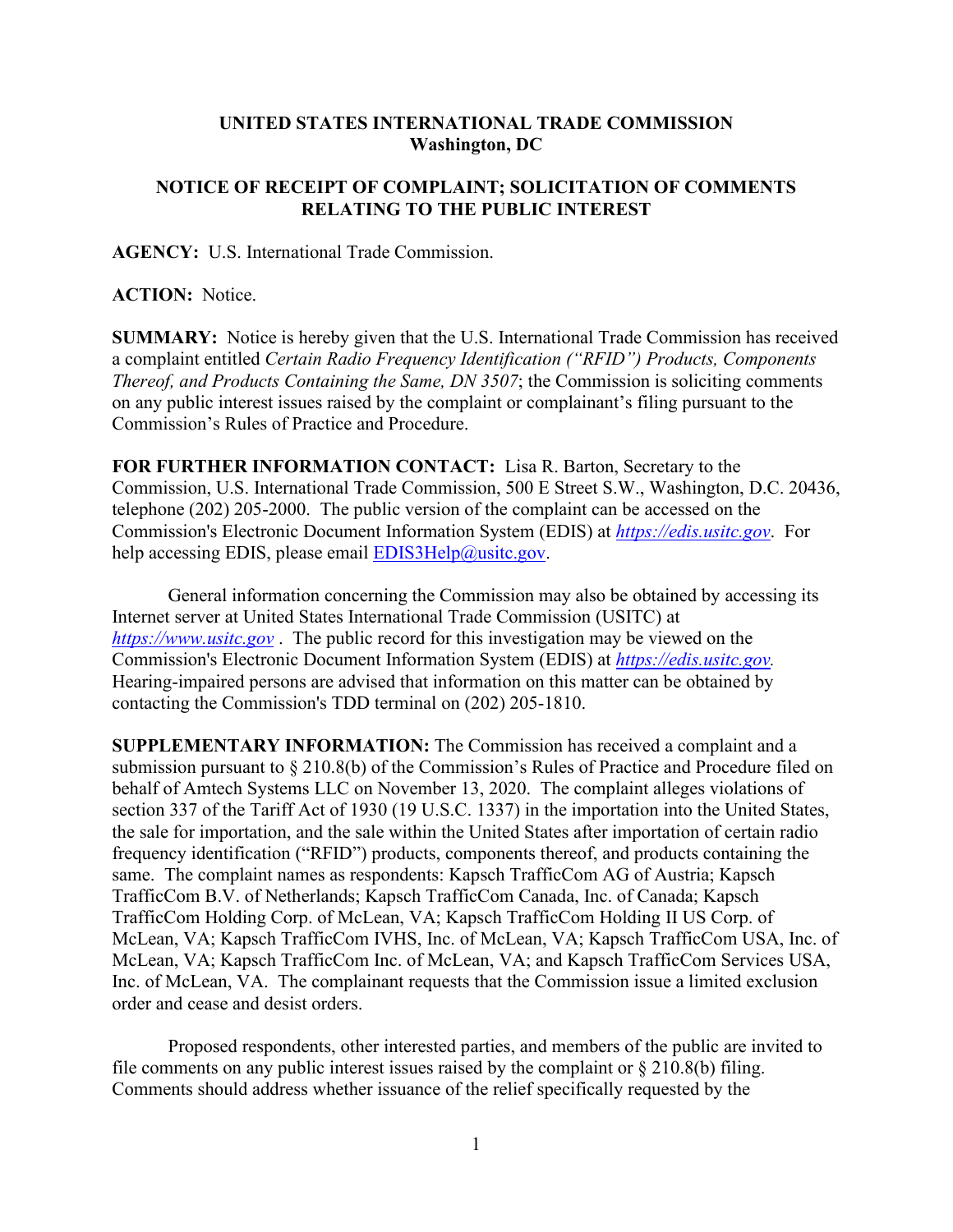complainant in this investigation would affect the public health and welfare in the United States, competitive conditions in the United States economy, the production of like or directly competitive articles in the United States, or United States consumers.

In particular, the Commission is interested in comments that:

- (i) explain how the articles potentially subject to the requested remedial orders are used in the United States;
- (ii) identify any public health, safety, or welfare concerns in the United States relating to the requested remedial orders;
- (iii) identify like or directly competitive articles that complainant, its licensees, or third parties make in the United States which could replace the subject articles if they were to be excluded;
- (iv) indicate whether complainant, complainant's licensees, and/or third party suppliers have the capacity to replace the volume of articles potentially subject to the requested exclusion order and/or a cease and desist order within a commercially reasonable time; and
- (v) explain how the requested remedial orders would impact United States consumers.

Written submissions on the public interest must be filed no later than by close of business, eight calendar days after the date of publication of this notice in the Federal Register. There will be further opportunities for comment on the public interest after the issuance of any final initial determination in this investigation. Any written submissions on other issues must also be filed by no later than the close of business, eight calendar days after publication of this notice in the Federal Register. Complainant may file replies to any written submissions no later than three calendar days after the date on which any initial submissions were due. Any submissions and replies filed in response to this Notice are limited to five (5) pages in length, inclusive of attachments.

Persons filing written submissions must file the original document electronically on or before the deadlines stated above. Submissions should refer to the docket number ("Docket No. 3507") in a prominent place on the cover page and/or the first page. (*See* Handbook for Electronic Filing Procedures, [Electronic Filing Procedures](https://www.usitc.gov/documents/handbook_on_filing_procedures.pdf)<sup>[1](#page-1-0)</sup>). Please note the Secretary's Office will accept only electronic filings during this time. Filings must be made through the Commission's Electronic Document Information System (EDIS, *[https://edis.usitc.gov](https://edis.usitc.gov/)*.) No inperson paper-based filings or paper copies of any electronic filings will be accepted until further notice. Persons with questions regarding filing should contact the Secretary at [EDIS3Help@usitc.gov.](mailto:EDIS3Help@usitc.gov)

<span id="page-1-0"></span><sup>1</sup> Handbook for Electronic Filing Procedures: *[https://www.usitc.gov/documents/handbook\\_on\\_filing\\_procedures.pdf](https://www.usitc.gov/documents/handbook_on_filing_procedures.pdf)*